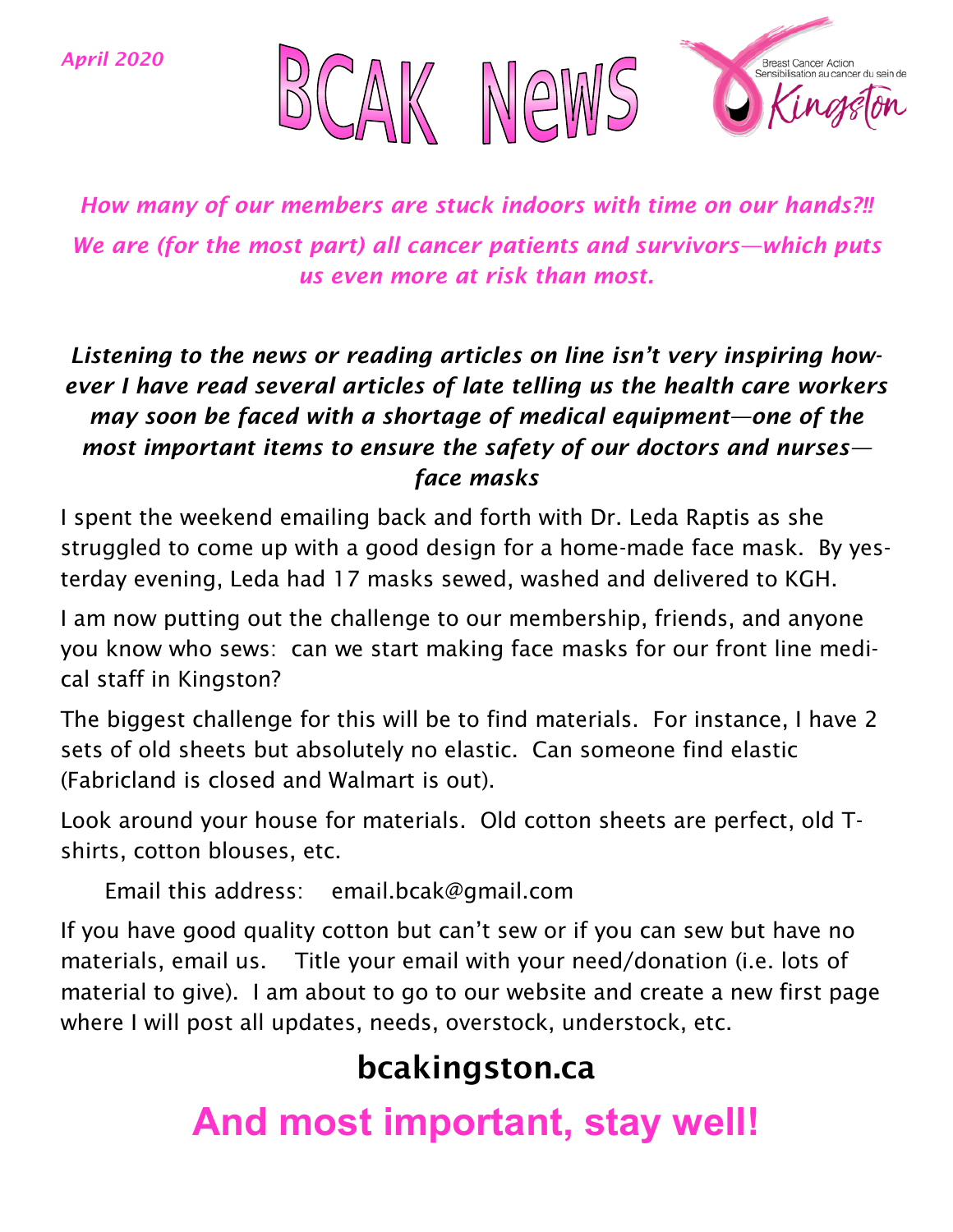## How to make a Face Mask (1)

What you will need:

 $\Box$  Cotton fabric, absorbent as much as possible, and a bit thicker but not too-too dense. Shirt synthetic material is no good. Cotton bedsheets are OK as are cotton Tshirts.

 $\Box$  Rope Elastic, beading cord elastic will work (you may also use  $1/8$ " flat elastic)

 $\Box$  Cut 2 pieces of elastic 7" long (tie a knot at each end if using cord elastic)

1.Put right sides of cotton fabric together—cut a rectangle 9"x 7"(Adult) or 7.5 x 5 (Child)

2.Stitch all around the two pieces with the sewing machine, straight stitch, to hold them together.

- 3. Make three pleats on the sides. Pin in place.
- 4. Sew the pleats with the straight stitch at first, then zigzag stitch
- 5. Cut two pieces of elastic 7" long (or flat rubber band)
- 6. Attach one elastic piece at the top of the mask (1cm in from top and side) and one at the bottom.
- 7. Stitch the entire perimeter of the mask with a small zigzag stitch to withstand washing

8. If you wish, make a tuck for the nose—cut down from centre in a triangle shape —10 mm long by 8 mm wide. Zigzag the two sides closed with a dense stitch